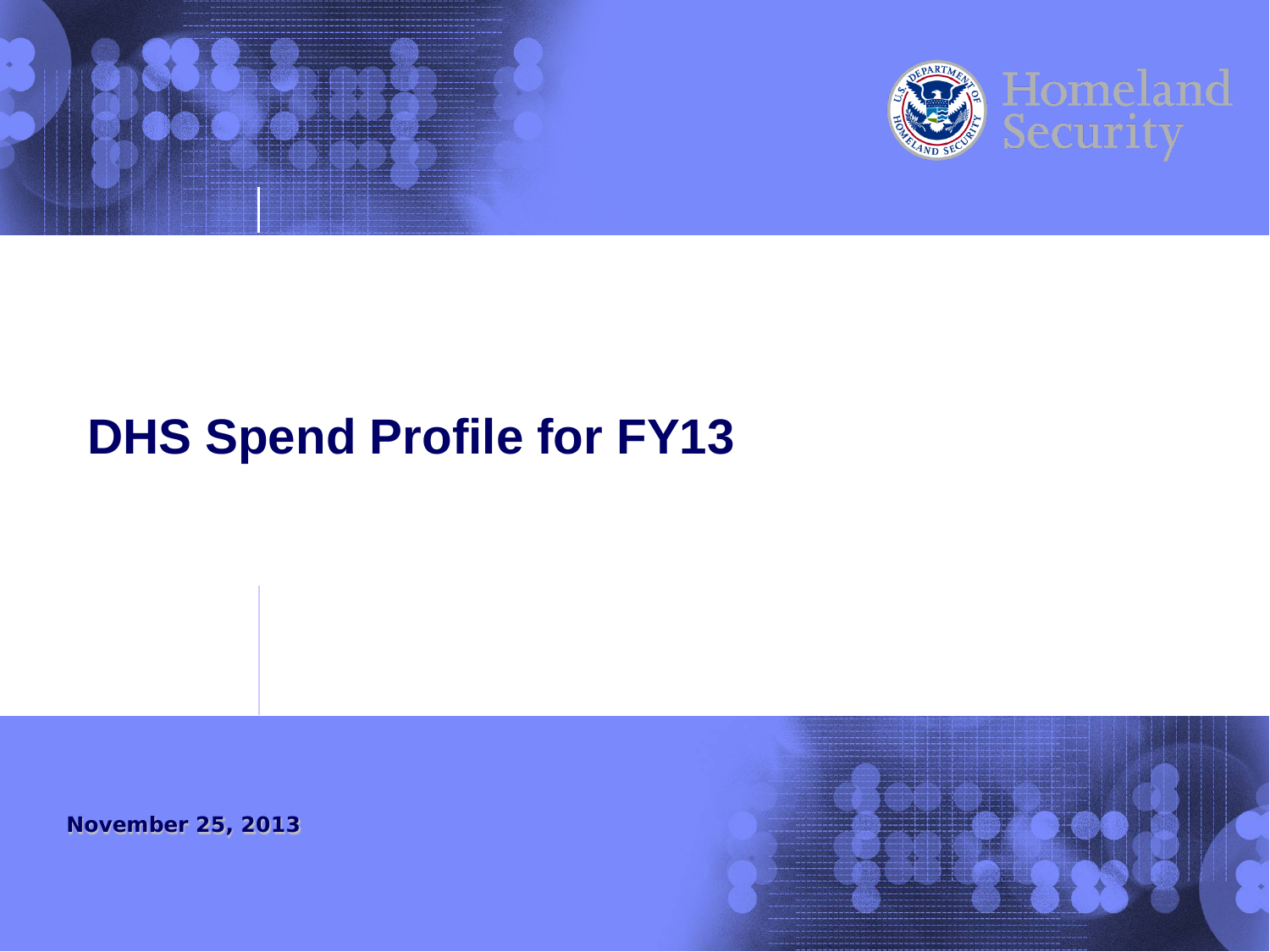# **FY13 Spend By Component**



#### **FPDS-NG reports ~\$12.2B of spend in FY13**

#### **SPEND BY COMPONENT**

| <b>Component</b>   | Total (\$M)  |
|--------------------|--------------|
| DHS HQ             | \$<br>3,278  |
| <b>USCG</b>        | \$<br>2,906  |
| <b>CBP</b>         | \$<br>1,716  |
| <b>TSA</b>         | \$<br>1,542  |
| <b>FEMA</b>        | \$<br>1,227  |
| <b>ICE</b>         | \$<br>1,120  |
| <b>FLETC</b>       | \$<br>232    |
| <b>USSS</b>        | \$<br>163    |
| <b>Grand Total</b> | \$<br>12,183 |



**Data Source: FPDS-NG** 

DHS HQ = CIS + HQ

**November 25, 2013**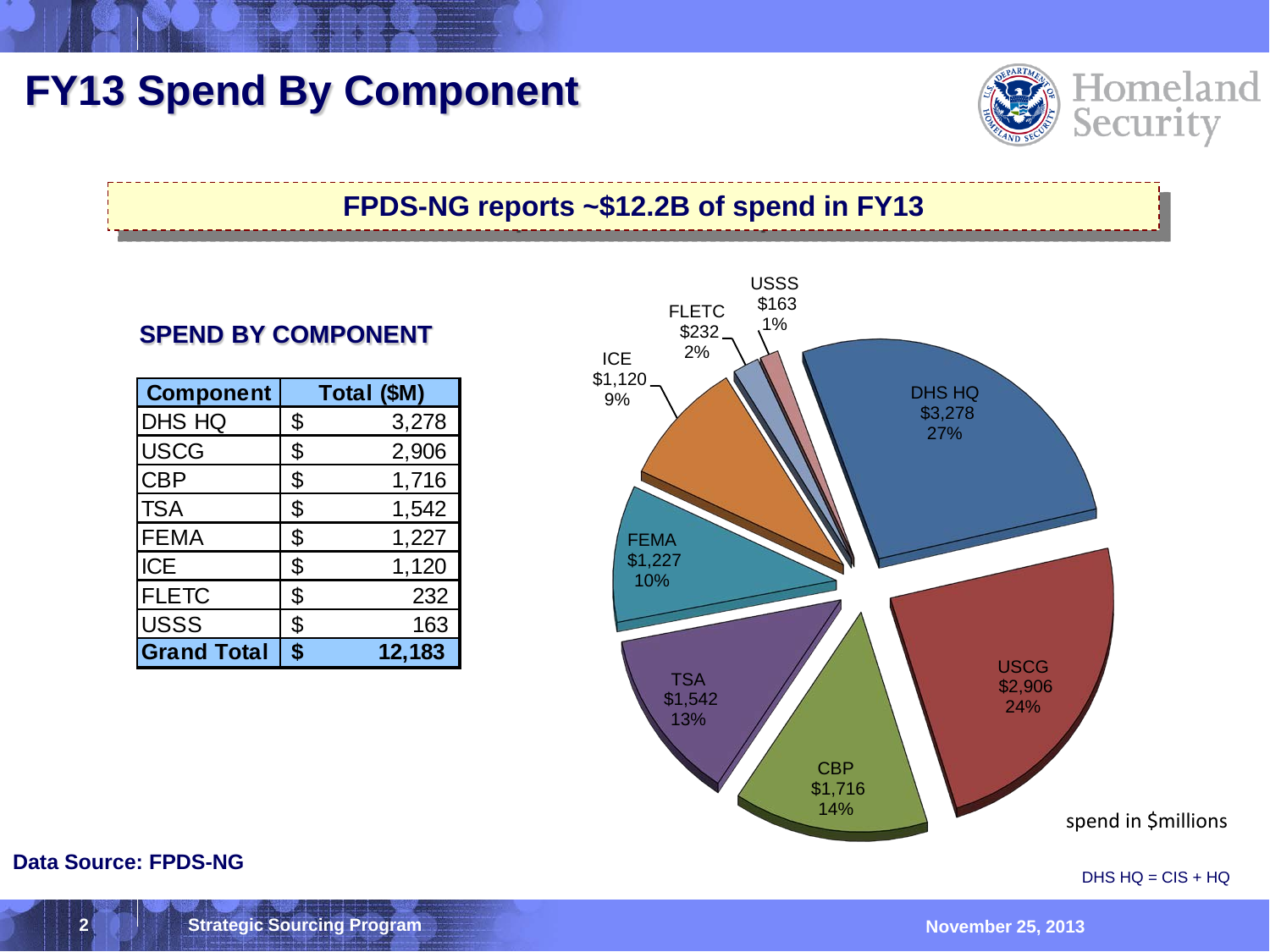## **FY13 Spend By Commodity Family**



### **FPDS-NG reports ~\$12.2B of spend in FY13**

#### **SPEND BY COMMODITY FAMILY**

| <b>Commodity Family</b>                      | Total (\$M) |       |  |
|----------------------------------------------|-------------|-------|--|
| Professional & Office Area Support Svcs      | \$          | 3,468 |  |
| IT & Telecom                                 | \$          | 3,396 |  |
| Security                                     | \$          | 1,817 |  |
| <b>Industrial Products &amp; Services</b>    | \$          | 1,378 |  |
| <b>Facilities &amp; Construction</b>         | \$          | 1,251 |  |
| Office Management & Misc Products            | \$          | 544   |  |
| Travel & Lodging                             | \$          | 195   |  |
| Logistics Operations & Package Delivery Svcs | \$          | 134   |  |
| Other                                        | \$          |       |  |
| <b>Grand Toal</b>                            | ς           |       |  |



**Data Source: FPDS-NG**